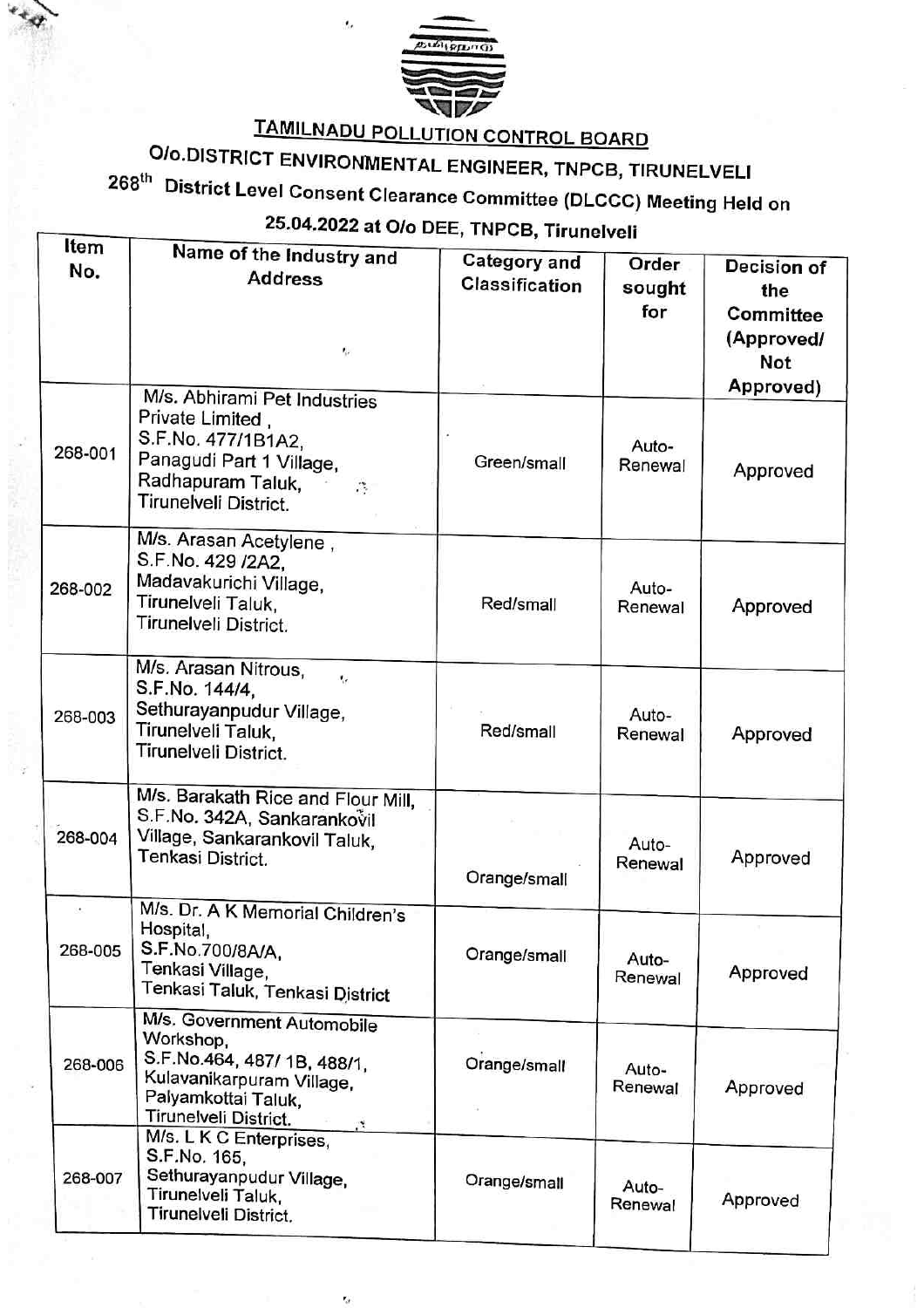| 268-008 | M/s. Lakshmi Nursing Home,<br>S.F.No.926/2,<br>Mela Ambasmudram Village,<br>Ambasmudram Taluk,<br>Tirunelveli District.                                                                        | Orange/small | Auto-<br>Renewal | Approved |
|---------|------------------------------------------------------------------------------------------------------------------------------------------------------------------------------------------------|--------------|------------------|----------|
| 268-009 | M/s. Nanjil Integrated Dairy<br>Development,<br>$\mathbb{R}^2$<br>S.F.No. 325/4A, 4B,<br>Soorankudi Village,<br>Nanguneri Taluk,<br>Tirunelveli District.                                      | Green/small  | Auto-<br>Renewal | Approved |
| 268-010 | M/s. Nanjil Integrated Dairy<br>Development,<br>S.F.No. 126/B & 12/8,<br>Thevarkulam Village,<br>Sankarankovil Taluk,<br>Tirunelveli District.<br>١×                                           | Orange/small | Auto-<br>Renewal | Approved |
| 268-011 | M/s. Nanjil Integrated Dairy<br>Development,<br>S.F.No. 15/5A, 5B, 5C, 5D,<br>183/7C, 9B, 13, 14B,<br>Parameswarapuram Village,<br>Radhapuram Taluk,<br>$\mathcal{R}$<br>Tirunelveli District. | Green/small  | Auto-<br>Renewal | Approved |
| 268-012 | M/s. Natural cotton spinners<br>private Itd.,<br>S.F.No. 91,104,105 & 106,<br>Thirupanikarisalkulam Village,<br>Tirunelveli Taluk,<br>Tirunelveli District,                                    | Green/small  | Auto-<br>Renewal | Approved |
| 268-013 | M/s. Rathna Traders,<br>S.F.No. 381/1,<br>$\epsilon_{\rm r}$<br>Madavakurichi Village, Tirunelveli<br>Taluk,<br>Tirunelveli District.                                                          | Orange/small | Auto-<br>Renewal | Approved |
| 268-014 | M/s The Globe Radio Company<br>unit II.<br>S.F.No.939, 940Pt,<br>$\mathcal{C}$<br>Pettai-I Village,<br>Tirunelveli Taluk,<br>Tirunelveli District.                                             | Red/small    | Auto-<br>Renewal | Approved |
| 268-015 | M/s. Uthra Enterprises,<br>S.F.No191/1, 2A,<br>Madavakurichi Village, Tirunelveli<br>Taluk,<br><b>Tirunelveli District</b>                                                                     | Orange/small | Auto-<br>Renewal | Approved |
| 268-016 | M/s. S.V. Hospital,<br>$t_{\rm cr}$<br>S.F.No. 341/6 Part,<br>Palayamkottai I Village,<br>Palayamkottai Taluk,<br>Tirunelveli District.                                                        | Orange/small | Auto-<br>Renewal | Approved |
| 268-017 | M/s. ESIC HOSPITAL,<br>S.F.No. 692/1 Ward 6, Block 9,<br>PALAYAMKOTTAI I village,<br>Palayamkottai Taluk,<br>Tirunelveli District.                                                             | Orange/Large | Auto-<br>Renewal | Approved |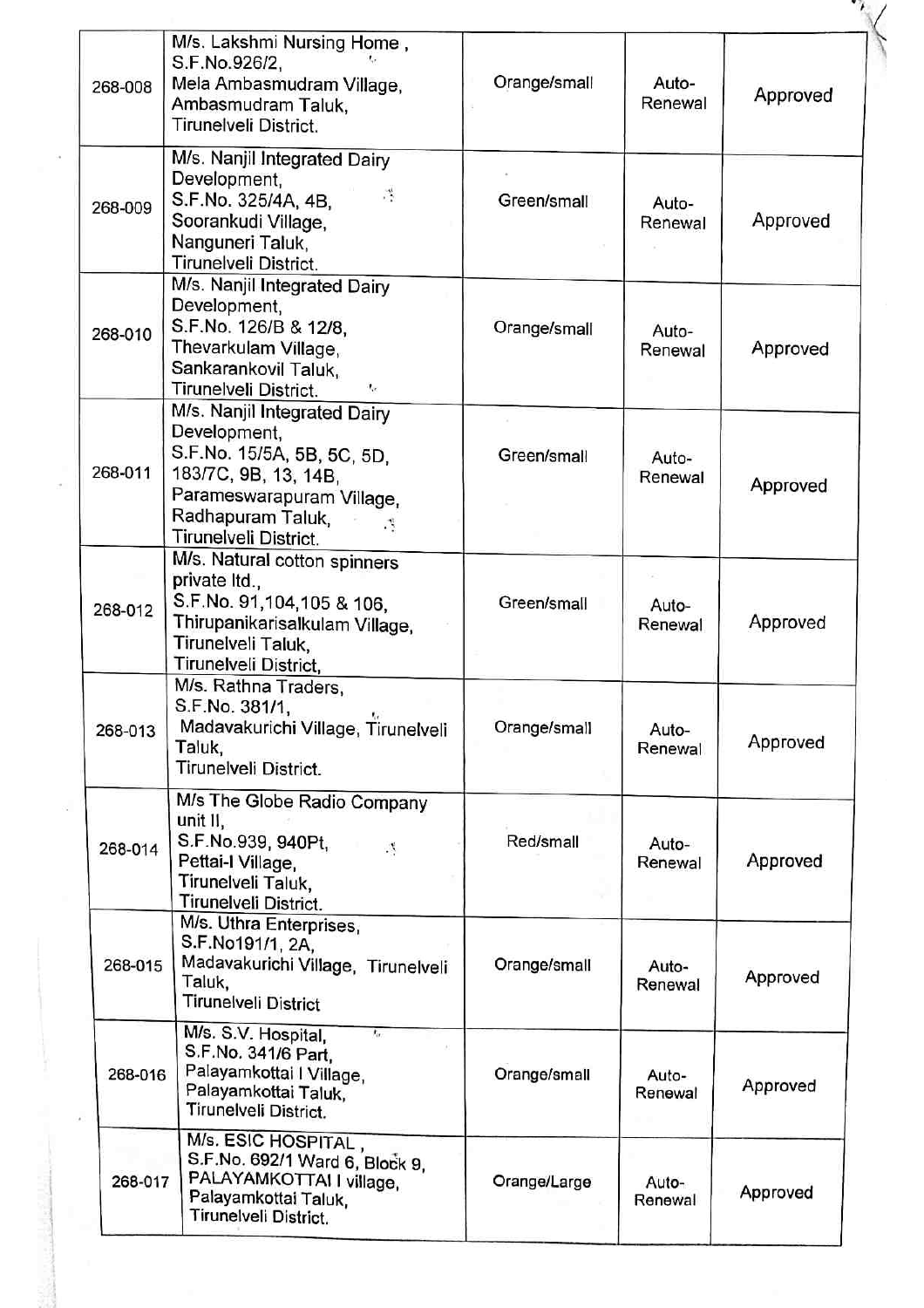|         | M/s. Sudharsan Medical Centre,<br>S.F.No.282/1D,                                                                                                                                |              |                          |          |
|---------|---------------------------------------------------------------------------------------------------------------------------------------------------------------------------------|--------------|--------------------------|----------|
| 268-018 | Sankarankovil Village,<br>Sankarankovil Taluk,<br>Tenkasi District.<br>$\pmb{r}_{it}$                                                                                           | Orange/small | Auto-<br>Renewal         | Approved |
|         | M/s. Tiruvancore Organic<br>Fertilizers,                                                                                                                                        |              |                          |          |
| 268-019 | S.F.No.773/3,4,5, 1067/1,2,<br>Kambaneri Pudukudi Two Village,<br>Kadayanallur Taluk,<br>Tenkasi District                                                                       | Red/small    | Auto-<br>Renewal         | Approved |
| 268-020 | $\mathcal{F}_{\mathcal{S}}$<br>M/s. Sri Creations,<br>S.F.No. 428/1B, 429/1, 430/13,<br>431/3B2 Part,                                                                           | Orange/small | Auto-<br>Renewal         | Approved |
|         | Tharuvai Village,<br>Palayamkottai Taluk,<br><b>Tirunelveli District</b>                                                                                                        |              |                          |          |
| 268-021 | M/s. Kulayabagavali Stone<br>Crusher,<br>S.F.No.944/2A, 943/1A, -<br>Tharuvai Village,                                                                                          | Orange/small | Auto-<br>Renewal         | Approved |
|         | PalayamkottaiTaluk,<br>Tirunelveli District.<br>M/s. V.P.R. Blue Metal Industries,                                                                                              |              |                          | Approved |
| 268-022 | S.F.No. 1016/1B,<br>Thippanampatti Village,<br>Tenkasi Taluk,<br>Tenkasi District.                                                                                              | Orange/small | Auto-<br>Renewal         |          |
| 268-023 | M/s. P.M.S Blue Metals.<br>S.F.No. 321/1, 2, 322/1,2,3,<br>324/1,2, 326/1, 3 & 327,<br>Karisathan Village,<br>Tiruvengadam Taluk,<br>Tenkasi District.                          | Orange/small | Auto-<br>Renewal         | Approved |
| 268-024 | M/s. Venkateswara Crusher,<br>S.F.No. 814/3A, 815, 818,<br>819/1A1, Tharuvai Village,<br>Palayamkottai Taluk,<br>Tirunelveli District.                                          | Orange/small | Auto-<br>Renewal         | Approved |
| 268-025 | M/s. Sundaravel Blue Metals<br>Rough Stone and Gravel Quarry,<br>S.F.No. 575/2 (p) & 586 (p),<br>Samugarengapuram Village,<br>Radhapuram Taluk,<br><b>Tirunelveli District</b>  | Red/small    | CTO-<br>Direct           | Approved |
| 268-026 | M/s.V Vinoth Kumar Rough Stone<br>and Gravel Quarry,<br>S.F.No.45/2,<br>Sivaniyarkulam Village,<br>Tirunelveli Taluk,<br>$I_{\Omega}$                                           | Red/small    | CTO-                     | Approved |
| 268-027 | <b>Tirunelveli District</b><br>M/s. Baskar Rough Stone and<br>Gravel Quarry,<br>S.F.No.1423/1,1423/2(Part),<br>Venkadampatti 2 Village,<br>Alangulam Taluk,<br>Tenkasi District | Red/small    | Direct<br>CTO-<br>Direct | Approved |